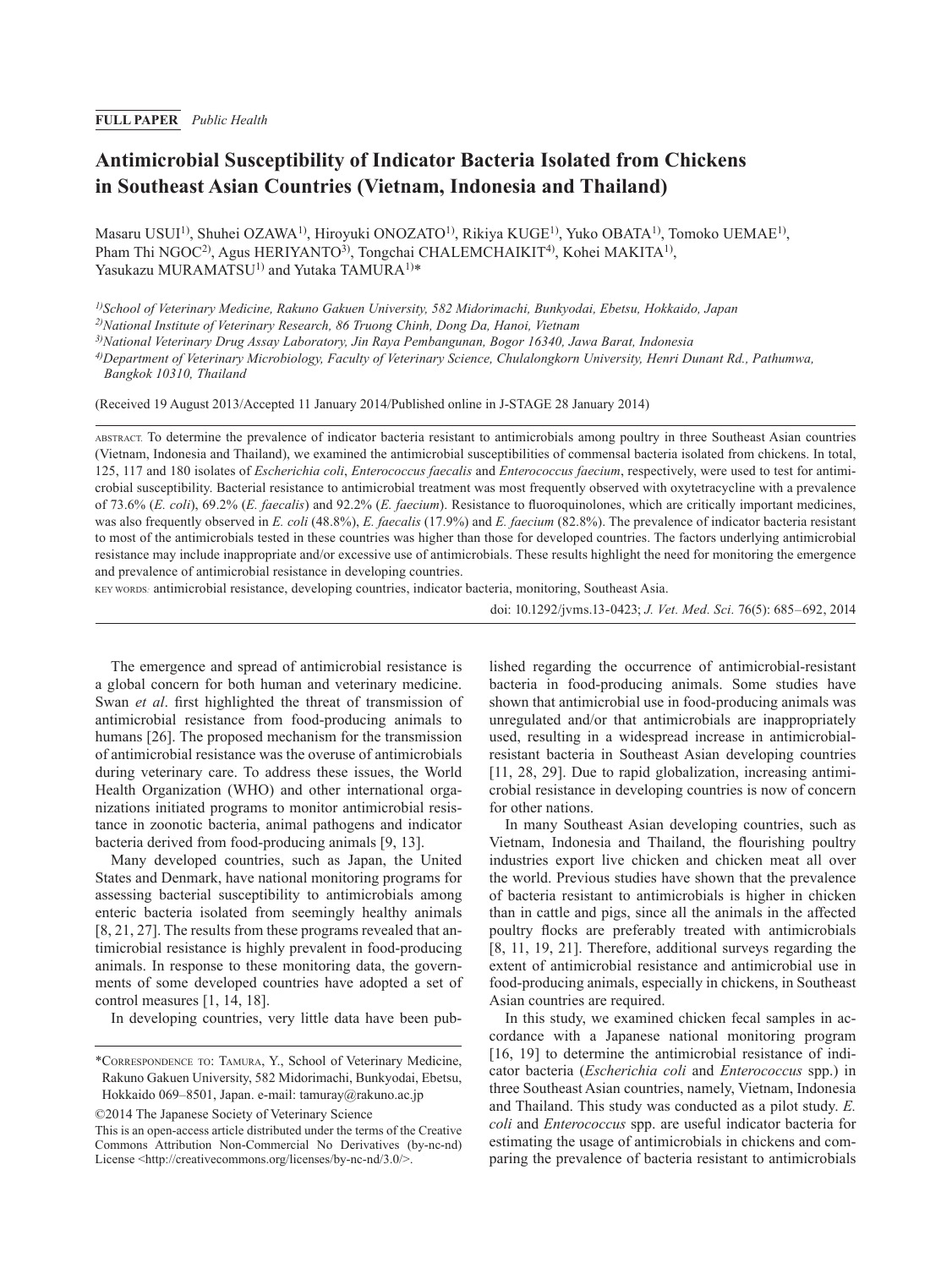| Antimicrobial       | Break point | MIC range              |                             |       | % of antimicrobial resistance |                       |                    |  |
|---------------------|-------------|------------------------|-----------------------------|-------|-------------------------------|-----------------------|--------------------|--|
|                     | $(mg/l)^a$  | (mg/l)                 | $MIC50 (mg/l) MIC90 (mg/l)$ |       | Vietnam<br>$(n=47)$           | Indonesia<br>$(n=78)$ | Total<br>$(n=125)$ |  |
| Ampicillin          | 32          | $1 - > 512$            | 256                         | >512  | $83.0^{b}$                    | 43.6                  | 58.4               |  |
| Cefazolin           | 8           | $0.25 - 512$           | 2                           | 8     | 4.3                           | 5.1                   | 4.8                |  |
| Cefpodoxime         | 8           | $< 0.125 - 128$        | 0.25                        |       | 4.3                           | 5.1                   | 4.8                |  |
| Kanamycin           | 64          | $2 - > 512$            | $\overline{c}$              | > 512 | $48.9^{b}$                    | 16.7                  | 28.8               |  |
| Gentamicin          | 16          | $0.3 \rightarrow 512$  |                             | 32    | $44.7^{b}$                    | $\Omega$              | 16.8               |  |
| Dihydrostreptomycin | 32          | $1 - 512$              | 8                           | 512   | 82.9 <sup>b</sup>             | 24.4                  | 46.4               |  |
| Oxytetracycline     | 16          | $0.5 \rightarrow 512$  | 128                         | 512   | $93.6^{b}$                    | 61.5                  | 73.6               |  |
| Chloramphenicol     | 32          | $0.25 \rightarrow 512$ | 8                           | 256   | $51.1^{b}$                    | 25.6                  | 35.2               |  |
| Nalidixic acid      | 32          | $2 \rightarrow 512$    | 128                         | >512  | 80.1 <sup>b</sup>             | 42.3                  | 56.8               |  |
| Enrofloxacin        | 2           | $< 0.125 - 64$         |                             | 64    | $70.2^{b}$                    | 35.9                  | 48.8               |  |

Table 1. Antimicrobial susceptibility of *E. coli* isolates from chickens obtained from Southeast Asian countries

MIC: Minimal inhibitory concentration. a) The value was the CLSI break point, b) The percentage of antimicrobial resistance in Vietnam was significantly higher than that in Indonesia (*P*<0.05).

within and between developed countries [[5, 16, 19, 20\]](#page-6-4).

## MATERIALS AND METHODS

*Sample collection*: Chicken fecal samples were collected from Vietnam, Indonesia and Thailand by local collaborators. All chickens were later utilized as poultry food products. The countries chosen in this study are areas of major chicken production in the region and are considered representative of chicken farming in other Southeast Asian countries. One hundred fecal samples were collected from a poultry slaughterhouse (suburbs of Hanoi) in Vietnam during September 2007. Fecal samples were obtained from chickens that had been brought from 23 farms located in 19 provinces (Bac Giang, Bac Ninh, Cao Bang, Ha Nam, Ha Noi, Ha Tay, Hai Duong, Hai Phong, Hung Yen, Long Son, Nam Dinh, Ninh Binh, Phu Tho, Quang Ninh, Thai Binh, Tahi Nguyen, Thanh Hoa, Tuyen Quang and Vinh Phuc) (5 samples/province; 10 samples were obtained from Ha Noi). From Indonesia, a total of 144 fecal samples were collected at seven farms from seven different provinces (North Sumatra, West Sumatra, Lampung, Yogyakarta, South Kalimantan, Bali and South Sulawesi) (20 to 22 samples/province) during January and February 2007. From Thailand, a total of 100 fecal samples were collected from three farms located in three provinces (Bangkok, Burirum and Surin) (43 samples/Bangkok, 37 samples/Burirum and 20 samples/Surin) during January 2006. All samples were placed in sterile plastic tubes and stored at −20°C or −80°C until use.

*Bacterial isolation*: To isolate *E. coli,* chicken fecal samples were spread onto desoxycholate-hydrogen sulfatelactose agar (Nissui Pharmaceutical, Tokyo, Japan) and incubated at 37°C overnight. For individual samples, a maximum of 2 colonies were identified as *E. coli* on the basis of colony morphology and then selected for further analysis. To confirm that these colonies were *E. coli*, the selected colonies were then processed for API 20E testing (Sysmex, Kobe, Japan). Samples from Thailand were not used for *E. coli* isolation.

To isolate enterococci, chicken fecal samples were spread

onto Enterococcosel (ECS) agar (Becton Dickinson, Franklin Lakes, NJ, U.S.A.), incubated at 37°C for 48–72 hr and enriched using ECS broth. After incubation at 37°C for 16 hr, enriched cultures were streaked onto ECS agar. For individual samples, we selected a maximum of two colonies identified as enterococci on the basis of colony morphology. The colonies were applied to the API 20 STREP system (Sysmex) for bacterial species identification. DNA was extracted from the colonies using a commercial kit (InstaGeneMatrix, BioRad, Tokyo, Japan) and following the manufacturer's instructions. To distinguish between *E. faecalis* and *E. faecium*, we performed multiplex PCR [[12](#page-7-2)].

*Antimicrobial susceptibility tests*: We determined minimal inhibitory concentrations (MICs) using the agar dilution method according to guidelines set by the Clinical Laboratory Standards Institute (CLSI) [\[6](#page-6-5)]. We tested the following antimicrobials on *E. coli*: ampicillin, cefazolin, kanamycin, gentamicin, dihydrostreptomycin, oxytetracycline, chloramphenicol, nalidixic acid, enrofloxacin (all obtained from Sigma-Aldrich, St. Louis, MO, U.S.A.) and cefpodoxime (Daiichi-Sankyo, Tokyo, Japan). On *E. faecalis* and *E. faecium*, we tested the following antimicrobial agents: ampicillin, kanamycin, gentamicin, dihydrostreptomycin, erythromycin, lincomycin, oxytetracycline, vancomycin, chloramphenicol and enrofloxacin (all obtained from Sigma-Aldrich). The breakpoints were in accordance with CLSI guidelines [\[6](#page-6-5)]. The breakpoints for kanamycin, gentamicin and enrofloxacin for *E. faecalis* and gentamicin for *E. faecium* have not been defined by the CLSI, and therefore, we used the guidelines set by Kojima *et al*. [\[18\]](#page-7-3). In this study, we defined the breakpoint of kanamycin and enrofloxacin for *E. faecium* by taking into consideration the midpoint between the peaks of each MIC distribution. *E. coli* ATCC25922, *Staphylococcus aureus* ATCC29213, *E. faecalis* ATCC29212 and *Pseudomonas aeruginosa* ATCC27853 were used as quality control strains. *Enterococcus* isolates that exhibited low susceptibility to vancomycin (MIC=8 mg/*l*) were selected for further tests.

*Detection of vancomycin-resistance genes*: The vancomycin-resistance genes, *vanA, vanB, vanC1, vanC2/3, vanD*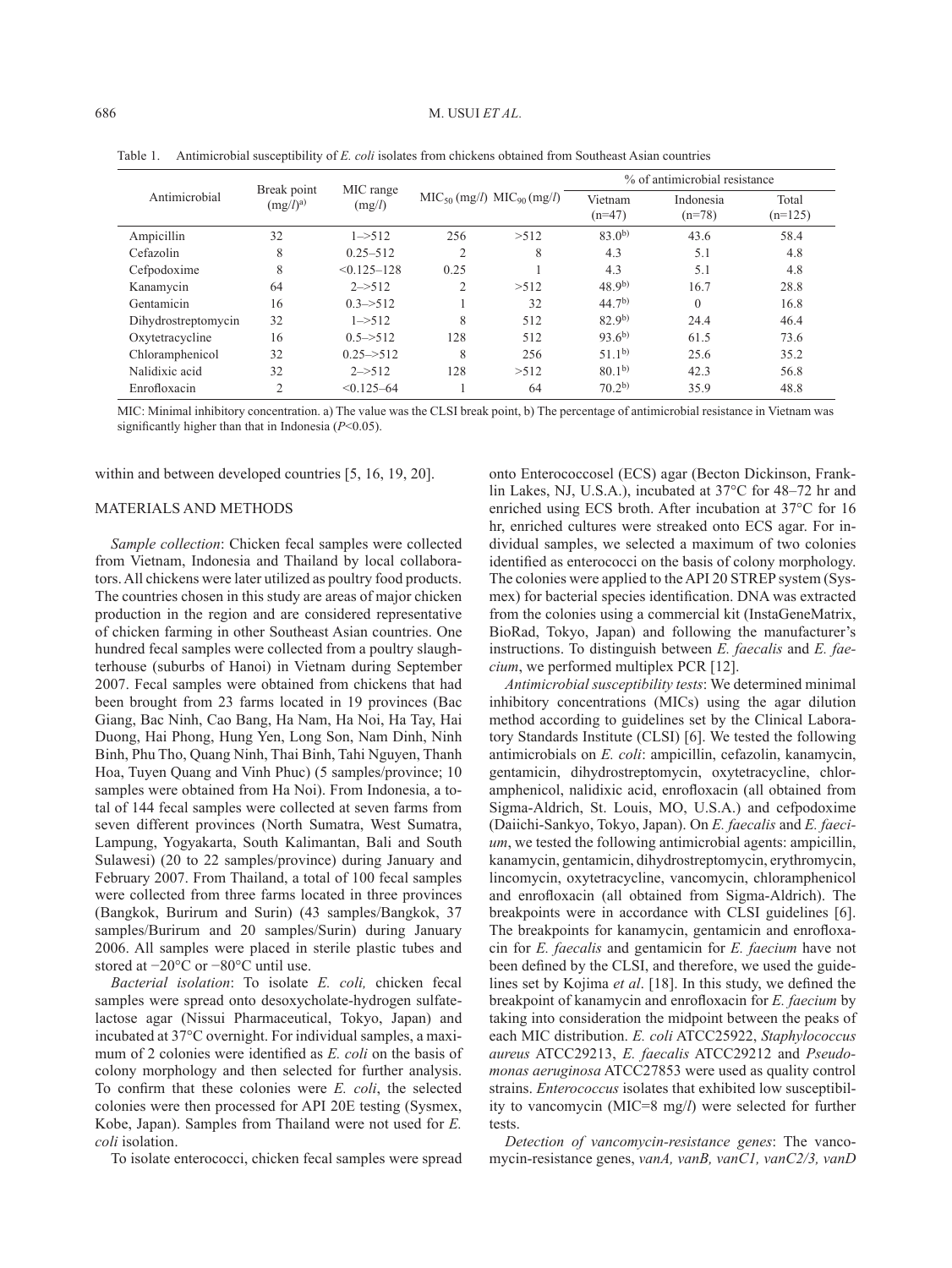| No. exhibiting |                 | No. of isolates         |                         |                |  |  |  |
|----------------|-----------------|-------------------------|-------------------------|----------------|--|--|--|
| antimicrobial  | MDR patterns    | Vietnam                 | Indonesia               | Total          |  |  |  |
| resistance     |                 | $(n=47)$                | $(n=78)$                | $(n=125)$      |  |  |  |
| 10             | ACCdKGDOCpNE    | $\overline{2}$          | $\boldsymbol{0}$        | $\overline{c}$ |  |  |  |
| 8              | AKGDOCpNE       | 6                       | $\boldsymbol{0}$        | 6              |  |  |  |
| $\overline{7}$ | <b>AKGDONE</b>  | 5                       | $\boldsymbol{0}$        | 5              |  |  |  |
|                | AKDOCpNE        | 3                       | $\overline{c}$          | 5              |  |  |  |
|                | AGDOCpNE        | $\overline{c}$          | $\boldsymbol{0}$        | $\overline{c}$ |  |  |  |
|                | AKGDOCpN        | 1                       | $\boldsymbol{0}$        | 1              |  |  |  |
|                | <b>ACKGDON</b>  | 1                       | $\boldsymbol{0}$        | 1              |  |  |  |
|                | <b>ACCdKDNE</b> | $\boldsymbol{0}$        | 1                       | $\,1$          |  |  |  |
| 6              | ADOCpNE         | $\overline{c}$          | $\overline{2}$          | $\overline{4}$ |  |  |  |
|                | <b>AKDONE</b>   | 3                       | $\boldsymbol{0}$        | 3              |  |  |  |
|                | AGDOCpN         | $\overline{c}$          | $\boldsymbol{0}$        | $\overline{2}$ |  |  |  |
|                | AKDOCpN         | 1                       | $\mathbf{0}$            | 1              |  |  |  |
|                | <b>AKOCpNE</b>  | $\overline{0}$          | 1                       | $\mathbf{1}$   |  |  |  |
|                | <b>KGDONE</b>   | $\overline{0}$          | 1                       | $\mathbf{1}$   |  |  |  |
| 5              | AOCpNE          | $\overline{\mathbf{3}}$ | $\overline{4}$          | $\overline{7}$ |  |  |  |
|                | ACCdKD          | $\overline{0}$          | 3                       | 3              |  |  |  |
|                | <b>AKONE</b>    | $\overline{0}$          | $\overline{2}$          | $\overline{2}$ |  |  |  |
|                | <b>ADONE</b>    | 1                       | 1                       | $\overline{c}$ |  |  |  |
|                | <b>KDONE</b>    | 1                       | 1                       | $\sqrt{2}$     |  |  |  |
|                | ADOCpN          | $\boldsymbol{0}$        | $\mathbf{1}$            | $\mathbf{1}$   |  |  |  |
|                | <b>AOCpNE</b>   | $\boldsymbol{0}$        | 1                       | $\mathbf{1}$   |  |  |  |
| $\overline{4}$ | <b>AONE</b>     | $\overline{c}$          | $\overline{c}$          | $\overline{4}$ |  |  |  |
|                | <b>ADON</b>     | 3                       | $\boldsymbol{0}$        | 3              |  |  |  |
|                | GDOCp           | 1                       | $\boldsymbol{0}$        | 1              |  |  |  |
|                | <b>DONE</b>     | 1                       | $\boldsymbol{0}$        | $\mathbf{1}$   |  |  |  |
|                | OCpNE           | $\mathbf{0}$            | $\mathbf{1}$            | $\mathbf{1}$   |  |  |  |
| $\overline{3}$ | <b>ONE</b>      | $\overline{0}$          | $\overline{5}$          | $\overline{5}$ |  |  |  |
|                | <b>DON</b>      | 1                       | $\overline{\mathbf{3}}$ | $\overline{4}$ |  |  |  |
|                | <b>DOC</b>      | $\overline{0}$          | 3                       | 3              |  |  |  |
|                | <b>ADO</b>      | $\boldsymbol{0}$        | $\overline{c}$          | $\overline{c}$ |  |  |  |
|                | AOCp            | $\boldsymbol{0}$        | $\overline{c}$          | $\overline{c}$ |  |  |  |
|                | <b>AKN</b>      | $\boldsymbol{0}$        | $\mathbf{1}$            | $\mathbf{1}$   |  |  |  |
|                | <b>AKO</b>      | $\boldsymbol{0}$        | 1                       | $\mathbf{1}$   |  |  |  |
| $\overline{2}$ | AO              | $\mathbf{0}$            | $\overline{\mathbf{3}}$ | 3              |  |  |  |
|                | <b>NE</b>       | $\boldsymbol{0}$        | $\overline{\mathbf{3}}$ | 3              |  |  |  |
|                | D <sub>O</sub>  | $\boldsymbol{0}$        | $\overline{c}$          | $\overline{c}$ |  |  |  |
|                | AD              | 1                       | $\boldsymbol{0}$        | 1              |  |  |  |
|                | AG              | 1                       | $\boldsymbol{0}$        | 1              |  |  |  |
|                | OCp             | $\overline{0}$          | 1                       | 1              |  |  |  |

Table 2. Multidrug resistant phenotypes of *E. coli* isolates from chickens obtained from Southeast Asian countries

MDR: Multidrug Resistance, A: Ampicillin, C: Cefazolin, Cd: Cefpodoxime, K: Kanamycin, G: Gentamicin, D: Dihydrostreptomycin, O: Oxytetracycline, Cp: Chloramphenicol, N: Nalidixic acid, E: Enrofloxacin.

and *vanE*, were detected in the isolates that exhibited low susceptibility to vancomycin by performing PCR as previously described [[12, 17\]](#page-7-2).

*Statistical analysis*: *E. coli* resistance to the selected antimicrobial agents was compared between isolates from Vietnam and Indonesia using the  $\chi^2$  test. When a two-bytwo table contained at least 1 expected value below 5, the Fisher's exact test was performed.

*E. faecalis* and *E. faecium* isolates were obtained from Vietnam, Indonesia and Thailand. The prevalence of antimicrobial resistant bacterial strains across each country was compared using multiple comparisons. A chi-square test was first performed for each antimicrobial agent to detect significant differences within a country. When the result was significant, a test for multiple comparisons of proportions [\[24\]](#page-7-4) was performed using R (version 2.14.2) statistical software. If we did not identify any resistant isolates in 2 of the 3 countries, we performed a pairwise comparison between the country with the resistant isolate and the countries that did not have a resistant isolate using either the  $\chi^2$  test or Fisher's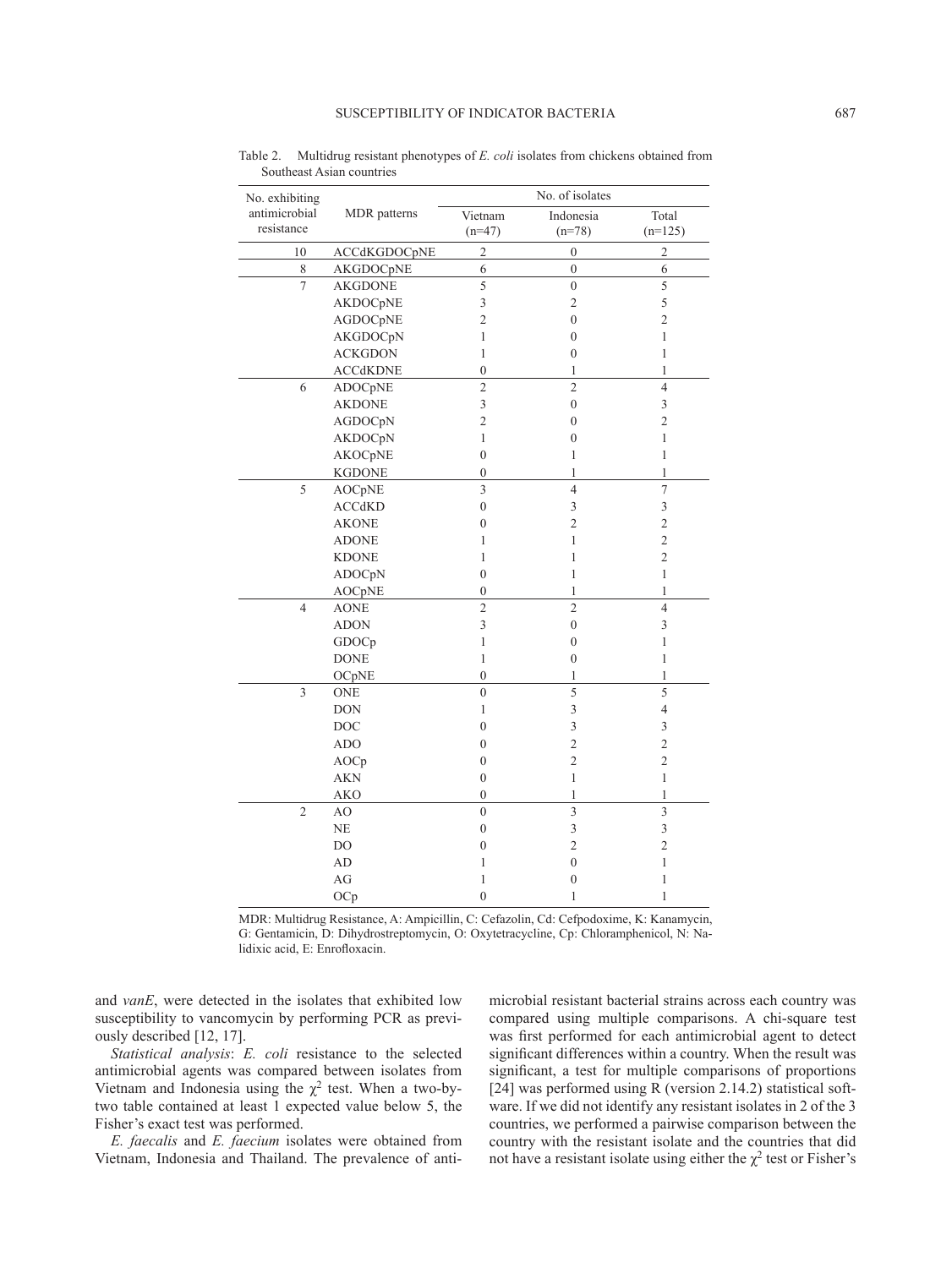| Antimicrobial            | Break point<br>(mg/l) | MIC range<br>(mg/l)       | MIC <sub>50</sub> |                             | % of antimicrobial resistance |                       |                      |                    |
|--------------------------|-----------------------|---------------------------|-------------------|-----------------------------|-------------------------------|-----------------------|----------------------|--------------------|
|                          |                       |                           | (mg/l)            | MIC <sub>90</sub><br>(mg/l) | Vietnam<br>$(n=22)$           | Indonesia<br>$(n=58)$ | Thailand<br>$(n=37)$ | Total<br>$(n=117)$ |
| Ampicillin               | $16^{a}$              | $< 0.125 - 8$             |                   | $\overline{2}$              | $\Omega$                      | $\theta$              | $\theta$             | $\mathbf{0}$       |
| Kanamycin                | $64^{b}$              | $32 - 512$                | 64                | >512                        | $77$ 3c), d)                  | 29.3                  | 27                   | 37.6               |
| Gentamicin               | $512^{b}$             | $4 - 512$                 | 16                | 512                         | $(40.9c)$ , d)                | 6.9                   | $\theta$             | 11.1               |
| Dihydrostrepto-<br>mycin | $256^{a}$             | $16 - 512$                | 128               | >512                        | $95 \, (4^c)$ , d)            | 41.4                  | 40.5                 | 51.3               |
| Erythromycin             | $\mathbf{R}^{a}$      | $< 0.125 \rightarrow 512$ | >512              | >512                        | 90.9 <sup>d</sup>             | $77.6^{e}$            | 48.6                 | 70.9               |
| Lincomycin               | $128^{a}$             | $32 - 512$                | >512              | >512                        | 90.9 <sup>d</sup>             | $79.3^{e}$            | 54.1                 | 73.5               |
| Oxytetracycline          | $16^{a}$              | $1 - 512$                 | 256               | >512                        | $100^{\circ}$ , d)            | 65.5                  | 56.8                 | 69.2               |
| Vancomycin               | 32 <sup>a</sup>       | $0.5 - 8$                 | $\overline{2}$    | $\overline{4}$              | $\Omega$                      | $\Omega$              | $\Omega$             | $\Omega$           |
| Chloramphenicol          | 32 <sup>a</sup>       | $4 - 128$                 | 16                | 128                         | $86.3c$ , d)                  | 8.6                   | 21.6                 | 27.4               |
| Enrofloxacin             | $16^{b}$              | $0.25 - 128$              |                   | 64                          | $36.4^{d}$                    | 19                    | 5.4                  | 17.9               |

Table 3. Antimicrobial susceptibility of *E. faecalis* isolates from chickens obtained from Southeast Asian countries

MIC: Minimal inhibitory concentration. a) The value was the CLSI break point, b) The value was the JVARM breakpoint [[13\]](#page-7-5), c)–e) Superscripts indicate significantly higher percentage of antimicrobial resistance in Vietnam than in Indonesia (c), Vietnam than in Thailand (d), Indonesia than in Thailand (e) (*P*<0.05).

exact test. The criteria used to select between these tests are mentioned above (as described for *E. coli)*.

#### **RESULTS**

*E. coli*: In total, we identified 125 *E. coli* isolates and described any antimicrobial resistance for all agents tested (Table 1). The majority of *E. coli* isolates from Vietnam and Indonesia were resistant to oxytetracycline (73.6%), nalidixic acid (56.8%) and ampicillin (58.4%). The prevalence of *E. coli* isolates from Vietnam that were resistant to almost all antimicrobials, except cefazolin and cefpodoxime, was significantly higher than of those from Indonesia (*P*<0.05). The diversity of multidrug resistant phenotypes among the *E. coli* isolates is shown in Table 2. Forty-three (91.5%) of the 47 isolates obtained from Vietnam exhibited multidrug resistance, and the isolates were resistant to 2–10 different antimicrobials. Forty-nine (62.8%) out of 78 isolates obtained from Indonesia exhibited multidrug resistance, and each isolate was resistant to 2–7 antimicrobial agents.

*E. faecalis*: We identified 117 *E. faecalis* isolates in this study. The isolates exhibited antimicrobial resistance for 8 of the 10 agents tested (Table 3). *E. faecalis* resistance against lincomycin (73.5%), erythromycin (70.9%) and oxytetracycline (69.2%) was common in all 3 countries. We did not identify any isolates resistant to vancomycin. Three of the isolates derived from Indonesia exhibited low susceptibility to vancomycin (MIC=8 mg/*l*), but the isolates did not have vancomycin-resistance genes. The prevalence of *E. faecalis* isolates from Vietnam that were resistant to almost all antimicrobials tested was significantly higher than of those collected from other countries (*P*<0.05). The prevalence of *E. faecalis* isolates from Indonesia that were resistant to erythromycin and lincomycin was significantly higher than the prevalence of those from Thailand (*P*<0.05). The diversity of multidrug resistant phenotypes among *E. faecalis* isolates is shown in Table 4. Twenty-two (100%) out of 22 isolates obtained from Vietnam exhibited multidrug resistance and were found to be resistant to 2–8 different antimicrobials. Forty-nine (84.5%) out of 58 isolates obtained from Indonesia exhibited multidrug resistance and were found to be resistant to 2–6 different antimicrobials. Twenty-seven (73.0%) out of 37 isolates obtained from Thailand exhibited multidrug resistance and were determined to be resistant to 2–7 different antimicrobials.

*E. faecium*: In this study, 180 *E. faecium* isolates were identified. Antimicrobial resistance was found for nine of the 10 antimicrobials tested (Table 5). *E. faecium* isolate resistance to oxytetracycline (92.2%), lincomycin (83.9%), enrofloxacin (82.8%), erythromycin (79.4%) and kanamycin (62.2%) was common in all three countries. Isolates resistant to vancomycin were not found in all countries. One *E. faecium* isolate from Indonesia exhibited low susceptibility to vancomycin (MIC=8 mg/*l*), but the isolate did not contain vancomycin-resistance genes. The prevalence of *E. faecium* isolates from Vietnam that were resistant to almost all the antimicrobials tested was significantly higher than of those from Indonesia (*P*<0.05), except for kanamycin and vancomycin. The prevalence of *E. faecium* isolates from Vietnam that were resistant to ampicillin, gentamicin, dihydrostreptomycin and chloramphenicol was significantly higher than of those from Indonesia (*P*<0.05). The prevalence of *E. faecium* isolates from Thailand that were resistant to erythromycin, lincomycin, oxytetracycline and enrofloxacin was significantly higher than of those from Indonesia (*P*<0.05). The diversity of multidrug resistant phenotypes among the *E. faecium* isolates is shown in Table 6. Eighty-five (95.5%) out of 89 isolates obtained from Vietnam exhibited multidrug resistance and were resistant to 2–9 different antimicrobials. Fifty-three (91.4%) out of the 58 isolates obtained from Indonesia exhibited multidrug resistance and were resistant to 2–6 different antimicrobials. Thirty-three (100%) out of the 33 isolates obtained from Thailand exhibited multidrug resistance and were resistant to 2–7 different antimicrobials.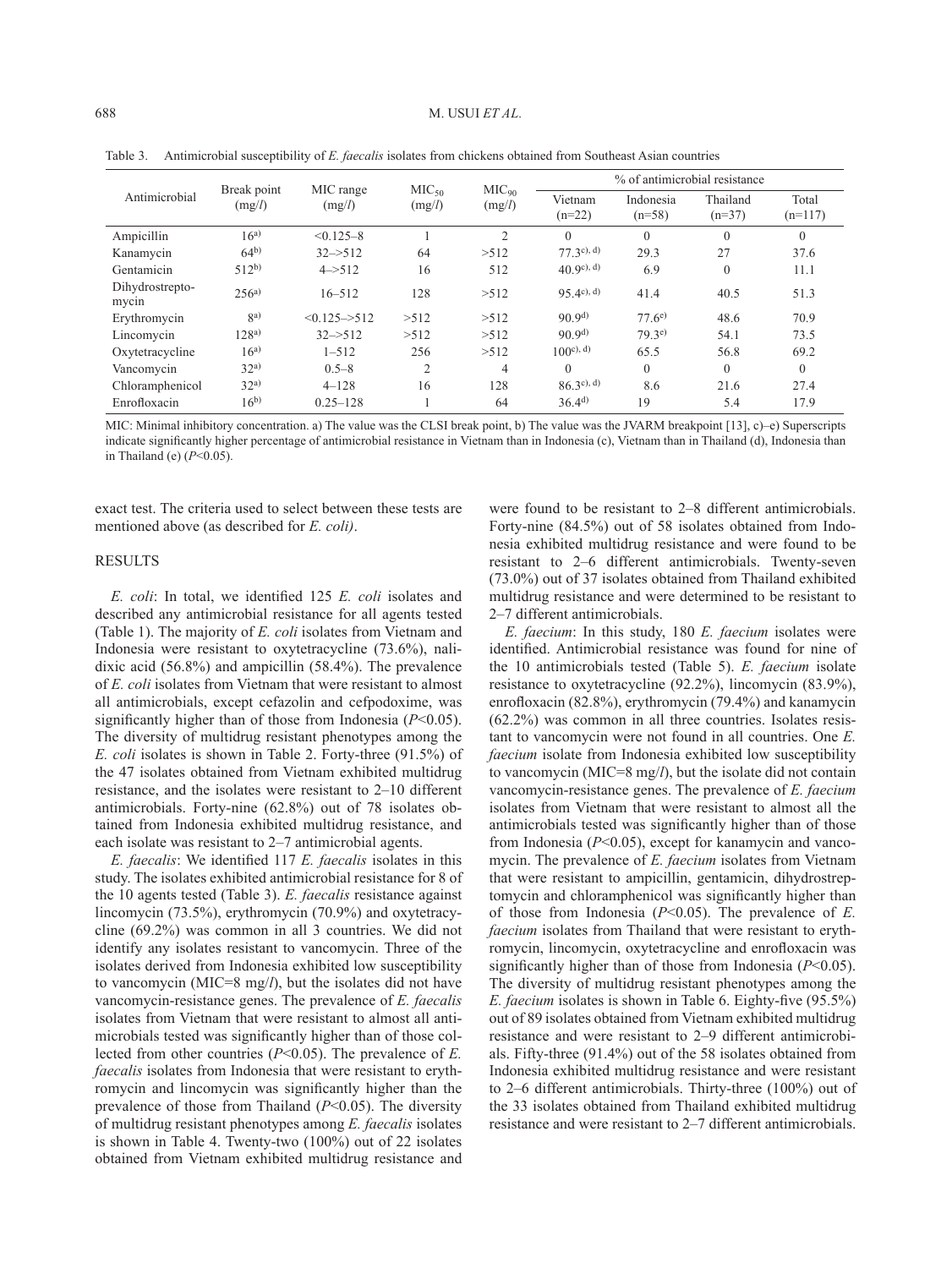| No. exhibiting              |                  | No. of isolates     |                       |                      |                    |  |  |  |
|-----------------------------|------------------|---------------------|-----------------------|----------------------|--------------------|--|--|--|
| antimicrobial<br>resistance | MDR patterns     | Vietnam<br>$(n=22)$ | Indonesia<br>$(n=58)$ | Thailand<br>$(n=37)$ | Total<br>$(n=117)$ |  |  |  |
| 8                           | KGDEmLOCpE       | 6                   | $\mathbf{0}$          | $\boldsymbol{0}$     | 6                  |  |  |  |
| $\overline{7}$              | KGDEmLOCp        | $\overline{4}$      | $\overline{0}$        | 3                    | $\overline{7}$     |  |  |  |
| 6                           | KGDEmLO          | 3                   | $\theta$              | $\overline{7}$       | 10                 |  |  |  |
|                             | KDEmLOCp         | 4                   | ı                     | 1                    | 6                  |  |  |  |
|                             | KGEmLOCp         | $\theta$            | $\theta$              | 4                    | 4                  |  |  |  |
|                             | <b>KGDEmLE</b>   | $\theta$            | 3                     | $\theta$             | 3                  |  |  |  |
|                             | DEmLOCpE         | $\mathbf{0}$        | 3                     | $\mathbf{0}$         | 3                  |  |  |  |
| 5                           | KDEmLO           | $\theta$            | 15                    | $\theta$             | 15                 |  |  |  |
|                             | <b>KEmLOE</b>    | $\Omega$            | 1                     | 2                    | 3                  |  |  |  |
|                             | <b>DEmLOE</b>    |                     | $\overline{2}$        | $\Omega$             | 3                  |  |  |  |
|                             | <b>KDEmLO</b>    |                     | 0                     | $\Omega$             |                    |  |  |  |
|                             | DELOCp           | $\Omega$            |                       | $\Omega$             |                    |  |  |  |
|                             | <b>KDEmLE</b>    | $\theta$            |                       | $\theta$             |                    |  |  |  |
|                             | <b>KDLOE</b>     | $\theta$            | 1                     | $\theta$             |                    |  |  |  |
|                             | KGEmLO           | $\mathbf{0}$        | $\theta$              | 1                    |                    |  |  |  |
| $\overline{4}$              | DEmLO            | $\overline{0}$      | 12                    | $\theta$             | 12                 |  |  |  |
|                             | <b>KDEmL</b>     | $\theta$            | 2                     | $\theta$             | $\overline{2}$     |  |  |  |
|                             | <b>KEmLE</b>     | 0                   | 1                     | 0                    |                    |  |  |  |
|                             | GDEmL            |                     | $\theta$              | $\Omega$             |                    |  |  |  |
|                             | EmLOE            | 1                   | 0                     | $\theta$             |                    |  |  |  |
|                             | DEmLE            | $\mathbf{0}$        | 1                     | $\mathbf{0}$         | 1                  |  |  |  |
| 3                           | <b>KDL</b>       | $\overline{0}$      | $\theta$              | $\mathbf{1}$         | 1                  |  |  |  |
|                             | DOC <sub>p</sub> | 1                   | $\mathbf{0}$          | $\mathbf{0}$         | 1                  |  |  |  |
| $\overline{2}$              | KG               | $\theta$            | $\theta$              | 7                    | $\overline{7}$     |  |  |  |
|                             | <b>KD</b>        | $\theta$            | 2                     | $\Omega$             | 2                  |  |  |  |
|                             | DEm              | 0                   |                       | 0                    |                    |  |  |  |
|                             | DI.              | 0                   |                       | $\Omega$             |                    |  |  |  |
|                             | DE               | 0                   |                       | 0                    |                    |  |  |  |
|                             | LO               | $\theta$            | $\Omega$              |                      |                    |  |  |  |

Table 4. Multidrug resistant phenotypes of *E. faecalis* isolates from chickens obtained from Southeast Asian countries

MDR: Multidrug Resistance, A: Ampicillin, K: Kanamycin, G: Gentamicin, D: Dihydrostreptomycin, Em: Erythromycin, L: Lincomycin, O: Oxytetracycline, Cp: Chloramphenicol, E: Enrofloxacin.

Table 5. Antimicrobial susceptibility of *E. faecium* isolates from chickens obtained from Southeast Asian countries

| Antimicrobial       | Break point<br>(mg/l) | MIC range<br>(mg/l)       | MIC <sub>50</sub><br>(mg/l) | MIC <sub>90</sub><br>(mg/l) | % of antimicrobial resistance |                       |                      |                    |
|---------------------|-----------------------|---------------------------|-----------------------------|-----------------------------|-------------------------------|-----------------------|----------------------|--------------------|
|                     |                       |                           |                             |                             | Vietnam<br>$(n=89)$           | Indonesia<br>$(n=58)$ | Thailand<br>$(n=33)$ | Total<br>$(n=180)$ |
| Ampicillin          | $16^{a}$              | $< 0.125 - 64$            | 4                           | 8                           | $19,1^{d}$ ,e)                | $\theta$              | $\Omega$             | 9.4                |
| Kanamycin           | 64 <sup>b</sup>       | $8 - > 512$               | 128                         | >512                        | 50.6                          | 69.0 <sup>f</sup>     | 81.8 <sup>h</sup>    | 62.2               |
| Gentamicin          | 256 <sup>c</sup>      | $1 - 512$                 | 8                           | >512                        | $27.0^{d(e)}$                 | $\theta$              | 3                    | 13.9               |
| Dihydrostreptomycin | $256^{a}$             | $16 - 512$                | 64                          | >512                        | $61.8^{d, e}$                 | 29.38                 | 15.2                 | 42.8               |
| Erythromycin        | ga)                   | $< 0.125 \rightarrow 512$ | 512                         | >512                        | 91.0 <sup>d</sup>             | 51.7                  | $97.0^{i}$           | 79.4               |
| Lincomycin          | $128^{a}$             | $8 - > 512$               | 512                         | >512                        | $88.8^{d}$                    | 69                    | $97.0^{\text{ i}}$   | 83.9               |
| Oxytetracycline     | $16^{a}$              | $0.5 - 512$               | 256                         | 512                         | 97.8 <sup>d</sup>             | 81                    | $97.0^{\text{ i}}$   | 92.2               |
| Vancomycin          | 32 <sup>a</sup>       | $0.5 - 8$                 |                             | $\overline{2}$              | $\theta$                      | $\mathbf{0}$          | $\theta$             | $\Omega$           |
| Chloramphenicol     | 32 <sup>a</sup>       | $2 - 128$                 | 8                           | 16                          | $10.1^{d}$ ,e)                | $\theta$              | $\Omega$             | 5.0                |
| Enrofloxacin        | 2 <sup>b</sup>        | $0.5 - 128$               | 8                           | 128                         | $86.5^{d}$                    | 69                    | $97.0^{\text{ i}}$   | 82.8               |

MIC: Minimal inhibitory concentration. a) The value was the CLSI break point, b) The value was set as the midpoint between the peaks of each MIC distribution, c) The value was the JVARM breakpoint [[13\]](#page-7-5), d)–i) Superscripts indicate a significantly higher percentage of antimicrobial resistance in Vietnam than in Indonesia (d), Vietnam than in Thailand (e), Indonesia than in Vietnam (f), Indonesia than in Thailand (g), Thailand than in Vietnam (h), Thailand than in Vietnam (i) (*P*<0.05).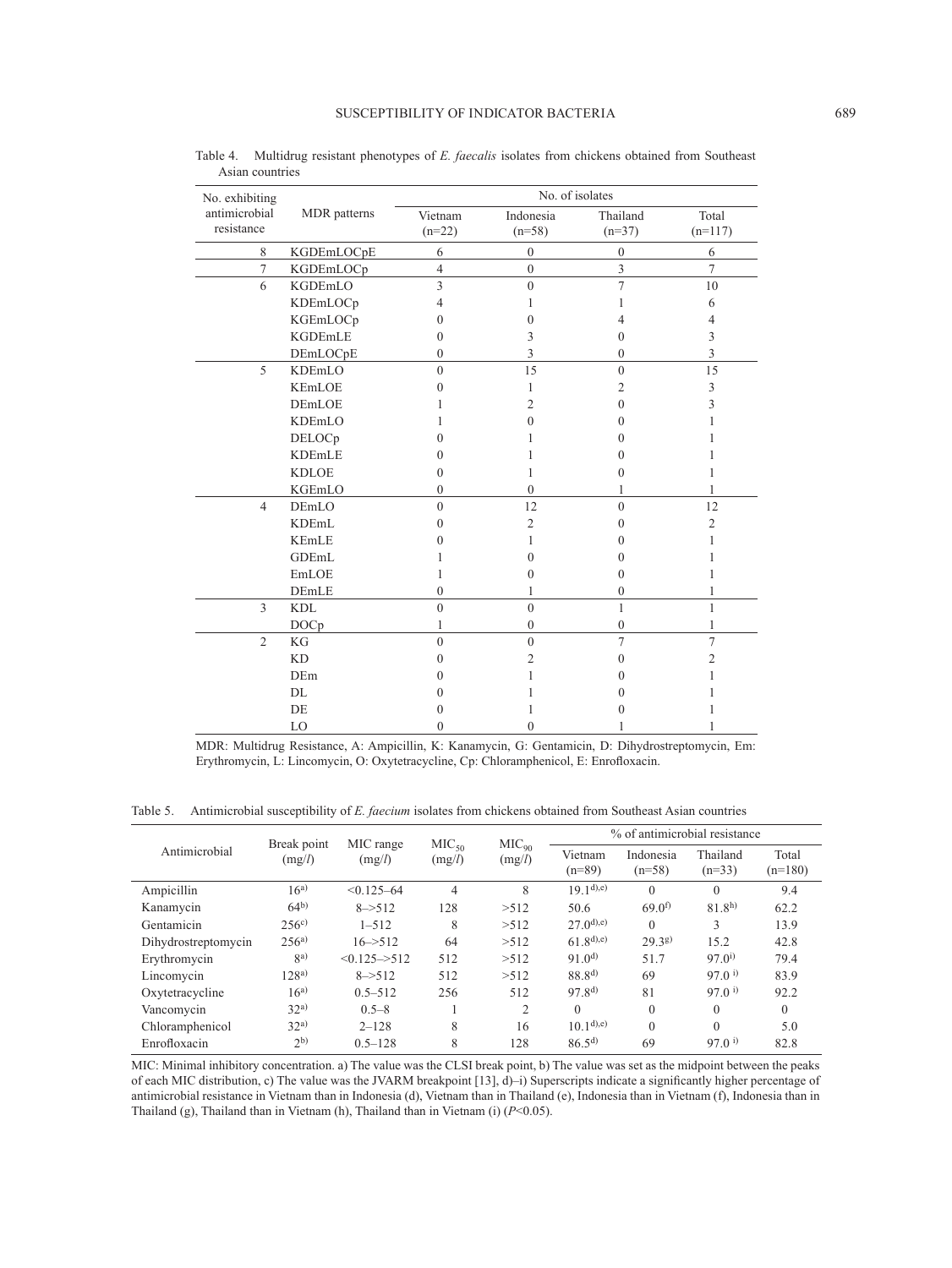| No. exhibiting |                           | No. of isolates          |                  |                  |                |  |  |
|----------------|---------------------------|--------------------------|------------------|------------------|----------------|--|--|
| antimicrobial  | MDR patterns              | Vietnam                  | Indonesia        | Thailand         | Total          |  |  |
| resistance     |                           | $(n=89)$                 | $(n=58)$         | $(n=33)$         | $(n=180)$      |  |  |
| 9              | AKGDEmLOCpE               | 1                        | $\boldsymbol{0}$ | $\boldsymbol{0}$ | 1              |  |  |
| $\overline{8}$ | AKGDEmLOE                 | 6                        | $\theta$         | $\theta$         | 6              |  |  |
|                | KGDEmLOCpE                | $\sqrt{2}$               | $\boldsymbol{0}$ | $\boldsymbol{0}$ | $\sqrt{2}$     |  |  |
|                | AKDEmLOCpE                | $\mathbf{1}$             | $\overline{0}$   | $\overline{0}$   | $\mathbf{1}$   |  |  |
| $\overline{7}$ | KGDEmLOE                  | 13                       | $\theta$         | $\theta$         | 13             |  |  |
|                | AGDEmLOE                  | $\mathfrak{Z}$           | $\boldsymbol{0}$ | $\boldsymbol{0}$ | 3              |  |  |
|                | KGDEmLOCp                 | 1                        | $\mathbf{0}$     | 1                | $\overline{c}$ |  |  |
|                | KDEmLOCpE                 | $\mathbf{1}$             | $\boldsymbol{0}$ | $\boldsymbol{0}$ | 1              |  |  |
| 6              | KDEmLOE                   | $\overline{7}$           | 10               | 3                | 20             |  |  |
|                | KGEmLOE                   | $\overline{\mathcal{I}}$ | $\mathbf{1}$     | $\mathbf{1}$     | 9              |  |  |
|                | ADEmLOE                   | 5                        | $\overline{0}$   | $\overline{0}$   | 5              |  |  |
|                | KDEmLOCp                  | 1                        | $\overline{0}$   | $\overline{0}$   | 1              |  |  |
| 5              | <b>KEmLOE</b>             | $\overline{2}$           | $\overline{4}$   | 20               | 26             |  |  |
|                | DEmLOE                    | 8                        | $\mathbf{0}$     | $\boldsymbol{0}$ | $\,$ $\,$      |  |  |
|                | <b>KDEmLO</b>             | 3                        | 1                | $\mathbf{1}$     | 5              |  |  |
|                | <b>KDLOE</b>              | $\boldsymbol{0}$         | $\overline{c}$   | $\boldsymbol{0}$ | $\overline{c}$ |  |  |
|                | <b>KDEmLE</b>             | $\overline{0}$           | $\mathbf{1}$     | $\overline{0}$   | $\mathbf{1}$   |  |  |
| $\overline{4}$ | EmLOE                     | 15                       | $\overline{4}$   | 6                | 25             |  |  |
|                | KEmLO                     | $\mathbf{1}$             | 5                | $\boldsymbol{0}$ | 6              |  |  |
|                | <b>KLOE</b>               | $\boldsymbol{0}$         | 4                | $\mathbf{0}$     | 4              |  |  |
|                | <b>KEmOE</b>              | $\mathbf{2}$             | $\boldsymbol{0}$ | $\theta$         | 2              |  |  |
|                | DEmLO                     | $\boldsymbol{0}$         | $\overline{c}$   | $\boldsymbol{0}$ | $\overline{c}$ |  |  |
|                | <b>KDLO</b>               | $\boldsymbol{0}$         | 1                | $\mathbf{0}$     | $\mathbf{1}$   |  |  |
|                | <b>KDLE</b>               | $\boldsymbol{0}$         | 1                | $\boldsymbol{0}$ | $\mathbf{1}$   |  |  |
|                | DEmLE                     | $\overline{0}$           | 1                | $\mathbf{0}$     | 1              |  |  |
| $\overline{3}$ | $\ensuremath{\text{LOE}}$ | $\mathbf{1}$             | $\overline{4}$   | $\overline{0}$   | 5              |  |  |
|                | <b>KLO</b>                | $\boldsymbol{0}$         | 3                | $\boldsymbol{0}$ | 3              |  |  |
|                | <b>KOE</b>                | $\mathbf{0}$             | 3                | $\mathbf{0}$     | 3              |  |  |
|                | <b>AOE</b>                | 1                        | $\overline{0}$   | $\boldsymbol{0}$ | 1              |  |  |
|                | <b>KDO</b>                | 1                        | $\overline{0}$   | $\mathbf{0}$     | $\mathbf{1}$   |  |  |
|                | EmLE                      | $\mathbf{1}$             | $\overline{0}$   | $\mathbf{0}$     | $\mathbf{1}$   |  |  |
|                | DEmL                      | $\boldsymbol{0}$         | 1                | $\boldsymbol{0}$ | $\mathbf{1}$   |  |  |
| $\overline{2}$ | OE                        | $\mathbf{1}$             | $\overline{3}$   | $\theta$         | $\overline{4}$ |  |  |
|                | KEm                       | $\boldsymbol{0}$         | $\boldsymbol{0}$ | $\mathbf{1}$     | 1              |  |  |
|                | <b>KE</b>                 | $\overline{0}$           | 1                | $\mathbf{0}$     | 1              |  |  |
|                | DO                        | 1                        | $\mathbf{0}$     | $\theta$         | 1              |  |  |
|                | LO                        | 0                        | 1                | $\theta$         | 1              |  |  |

Table 6. Multidrug resistant phenotypes of *E. faecium* isolates from chickens obtained from Southeast Asian countries

MDR: Multidrug Resistance, A: Ampicillin, K: Kanamycin, G: Gentamicin, D: Dihydrostreptomycin, Em: Erythromycin, L: Lincomycin, O: Oxytetracycline, Cp: Chloramphenicol, E: Enrofloxacin.

# DISCUSSION

In this study, *E. faecium* was more frequently isolated from chicken feces than *E. faecalis*, which is consistent with previous reports [[3, 10](#page-6-6)] that suggested that *E. faecium* is the most predominant enterococcus in chicken feces. Resistance against enrofloxacin and ampicillin was more commonly observed in *E. faecium* than *E. faecalis*. In contrast, resistance to chloramphenicol was more commonly observed in *E. faecalis* than *E. faecium*. The same trend has been observed in several previous studies [\[4, 19](#page-6-7)]. These results suggest that the frequency of acquiring antimicrobial resistance differs according to the species.

The prevalence of *E. coli* and enterococci isolates resistant to antimicrobials, especially fluoroquinolone, was higher than in developed countries [[5, 16, 18\]](#page-6-4). In this study, most *E. coli* and enterococci isolates exhibited multidrug resistance. In all three countries, *E. coli* and enterococci resistance to oxytetracycline was most common. Previous work has shown that a resistance of indicator bacteria against each class of antimicrobial is proportional to the total amount of the respective antimicrobial used to treat animals [\[2](#page-6-8)]. A high frequency of oxytetracycline resistance and multidrug resistance may be a result of the large amount of oxytetracycline and multiple other antimicrobials being used as feed additives to promote chicken growth as well as the excessive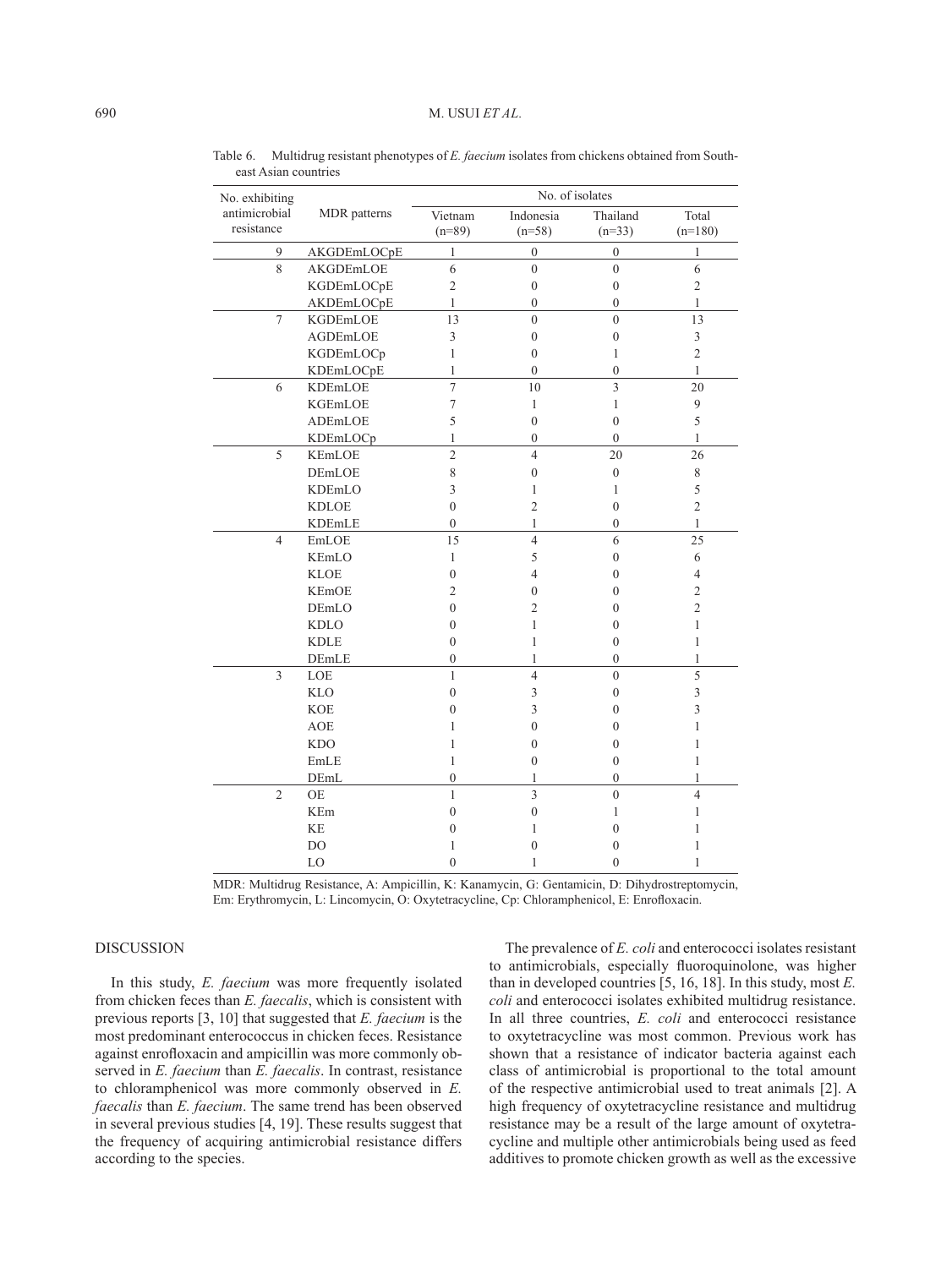use of these drugs in the veterinary setting.

A comparison of the results from the three countries revealed that *E. coli* isolates and enterococci from Vietnam exhibited a significantly higher prevalence for resistance to the majority of the antimicrobials tested. In addition, multidrug resistance was more frequently observed in isolates from Vietnam as compared with those from Indonesia and Thailand. In Vietnam, several studies have suggested that the high percentage of antimicrobial resistance in retail meats is caused by the unregulated and/or inappropriate use of antimicrobials in animal farming [[11, 22, 25](#page-6-3)]. Our results suggest that the usage of antimicrobials in chickens in Southeast Asian countries, especially in Vietnam, is higher than that in developed countries [[11, 22, 25\]](#page-6-3).

In this study, the prevalence of bacteria resistant to fluoroquinolones was extremely high compared to that in developed countries [[5, 16, 18](#page-6-4)]. The WHO considers both fluoroquinolones and third-generation cephalosporins to be critically important medicines for both humans and animals [[7](#page-6-9)]. However, in developing countries, enrofloxacin (a fluoroquinolone) is often used not only as a medicine, but also as a feed additive to promote animal growth (personal communication with local veterinary officer). In the United States, the use of fluoroquinolone in poultry has been banned since 2004 [[14](#page-7-6)]. In Japan, fluoroquinolones have been recommended for therapeutic use as second-line drugs in the veterinary field, since enrofloxacin was approved as a first-line veterinary fluoroquinolone in 1991. With increased globalization, the increased prevalence of fluoroquinoloneresistant bacteria in Southeast Asian countries places many other countries at high risk. Our current data suggest that the governments of Southeast Asian countries should strictly regulate the use of antimicrobials, particularly fluoroquinolones, in the treatment of food-producing animals.

In this study, three *E. faecalis* isolates and one *E. faecium* isolate exhibited low susceptibility to vancomycin (8 mg/*l*). Vancomycin-resistant enterococci (VREs) have previously been isolated from chicken meat that was imported into Japan from Thailand [\[15, 23](#page-7-7)]. While we did attempt to identify the genes responsible for vancomycin-resistance, such as *vanA* or *vanB*, we were unable to detect them. In Japan, VREs were not detected in food-producing animals in 1999 due to the ban on avoparcin (a vancomycin analogue) as a treatment for food-producing animals, which began in 1997 [[19](#page-7-8)]. However, in Denmark during 2006, VREs were detected in 3% of *E. faecalis* samples obtained from pigs despite a ban restricting avoparcin use as a treatment for food-producing animals that began in 1995 [[1\]](#page-6-2). Notably, avoparcin was still given to chickens in the three countries during this period (personal communication with local veterinary officer). Therefore, although VREs were not detected in this study, we advocate that continual surveillance for VREs in food-producing animals is important to accurately evaluate the future risk of infection for both humans and food-producing animals.

In this study, we determined the antimicrobial resistance of indicator bacteria obtained from chickens in three Southeast Asian countries. Our results show that monitoring the

development and prevalence of antimicrobial resistance in developing countries is required. Ongoing surveys of antimicrobial resistance in developing countries are important, as the information obtained will help establish guidelines for the prudent use of antimicrobials.

ACKNOWLEDGMENTS. This work was supported by a Grant-in-Aid for Scientific Research (no. 17405044) from the Japan Society for the Promotion of Science (JSPS). The authors acknowledge the excellent technical assistance of all the staff working at Chulalongkorn University, Thailand; the Veterinary Drug Assay Laboratory; Indonesia; and the National Institute of Veterinary Research, Vietnam.

## REFERENCES

- <span id="page-6-2"></span>1. Aarestrup, F. M., Seyfarth, A. M., Emborg, H. D., Pedersen, K., Hendriksen, R. S. and Bager, F. 2001. Effect of abolishment of the use of antimicrobial agents for growth promotion on occurrence of antimicrobial resistance in fecal enterococci from food animals in Denmark. *Antimicrob. Agents Chemother.* **45**: 2054–2059. [\[CrossRef\]](http://dx.doi.org/10.1128/AAC.45.7.2054-2059.2001) [\[Medline\]](http://www.ncbi.nlm.nih.gov/pubmed/11408222?dopt=Abstract)
- <span id="page-6-8"></span>2. Asai, T., Kojima, A., Harada, K., Ishihara, K., Takahashi, T. and Tamura, Y. 2005. Correlation between the usage volume of veterinary therapeutic antimicrobials and resistance in *Escherichia coli* isolated from the feces of food-producing animals in Japan. *Jpn. J. Infect. Dis.* **58**: 369–372. [\[Medline\]](http://www.ncbi.nlm.nih.gov/pubmed/16377870?dopt=Abstract)
- <span id="page-6-6"></span>3. Bustamante, W., Alpizar, A., Hernandez, S., Pachesco, A., Vargas, N., Herrera, M. L., Vargas, A., Caballero, M. and Garcia, F. 2003. Predominance of *vanA* genotype among vancomycinresistant *Enterococcus* isolates from poultry and swine in Costa Rica. *Appl. Environ. Microbiol.* **69**: 7414–7419. [\[CrossRef\]](http://dx.doi.org/10.1128/AEM.69.12.7414-7419.2003) [\[Medline\]](http://www.ncbi.nlm.nih.gov/pubmed/14660393?dopt=Abstract)
- <span id="page-6-7"></span>4. Butaye, P., Devriese, L. A. and Haesebrouck, F. 2001. Differences in antibiotic resistance patterns of *Enterococcus faecalis* and *Enterococcus faecium* strains isolated from farm and pet animals. *Antimicrob. Agents Chemother.* **45**: 1374–1378. [\[CrossRef\]](http://dx.doi.org/10.1128/AAC.45.5.1374-1378.2001) [\[Medline\]](http://www.ncbi.nlm.nih.gov/pubmed/11302798?dopt=Abstract)
- <span id="page-6-4"></span>5. Bywater, R., McConville, M., Phillips, I. and Shryock, T. 2005. The susceptibility to growth-promoting antibiotics of *Enterococcus faecium* isolates from pigs and chickens in Europe. *J. Antimicrob. Chemother.* **56**: 538–543. [\[CrossRef\]](http://dx.doi.org/10.1093/jac/dki273) [\[Medline\]](http://www.ncbi.nlm.nih.gov/pubmed/16085669?dopt=Abstract)
- <span id="page-6-5"></span>6. CLSI (Clinical and Laboratory Standards Institute). 2008. Performance standards for antimicrobial disk dilution susceptibility tests for bacteria isolated from animals; approved standard-third edition. Document M31-A3. Wayne, PA.
- <span id="page-6-9"></span>7. Collignon, P., Powers, J. H., Chiller, T. M., Aidara-Kane, A. and Aarestrup, F. M. 2009. World Health Organization ranking of antimicrobials according to their importance in human medicine: A critical step for developing risk management strategies for the use of antimicrobials in food production animals. *Clin. Infect. Dis.* **49**: 132–141. [\[CrossRef\]](http://dx.doi.org/10.1086/599374) [\[Medline\]](http://www.ncbi.nlm.nih.gov/pubmed/19489713?dopt=Abstract)
- <span id="page-6-1"></span>8. DANMAP. 1999. Available at http://www.danmap.org/. (online).
- <span id="page-6-0"></span>9. Dehaumont, P. 2004. OIE International standards on antimicrobial resistance. *J. Vet. Med. B Infect. Dis. Vet. Public Health* **51**: 411–414. [\[CrossRef\]](http://dx.doi.org/10.1111/j.1439-0450.2004.00784.x) [\[Medline\]](http://www.ncbi.nlm.nih.gov/pubmed/15525376?dopt=Abstract)
- 10. Devriese, L. A., Hommez, J., Wilfels, R. and Haesebrouck, F. 1991. Composition of the enterococcal and streptococcal intestinal flora of poultry. *J. Appl. Bacteriol.* **71**: 46–50. [\[Medline\]](http://www.ncbi.nlm.nih.gov/pubmed/1910033?dopt=Abstract)
- <span id="page-6-3"></span>11. Duong, V. N., Paulsen, P., Suriyasathaporn, W., Smulders, F. J., Kyule, M. N., Baumann, M. P., Zessin, K. H. and Pham, H. N. 2006. Preliminary analysis of tetracycline residues in marketed